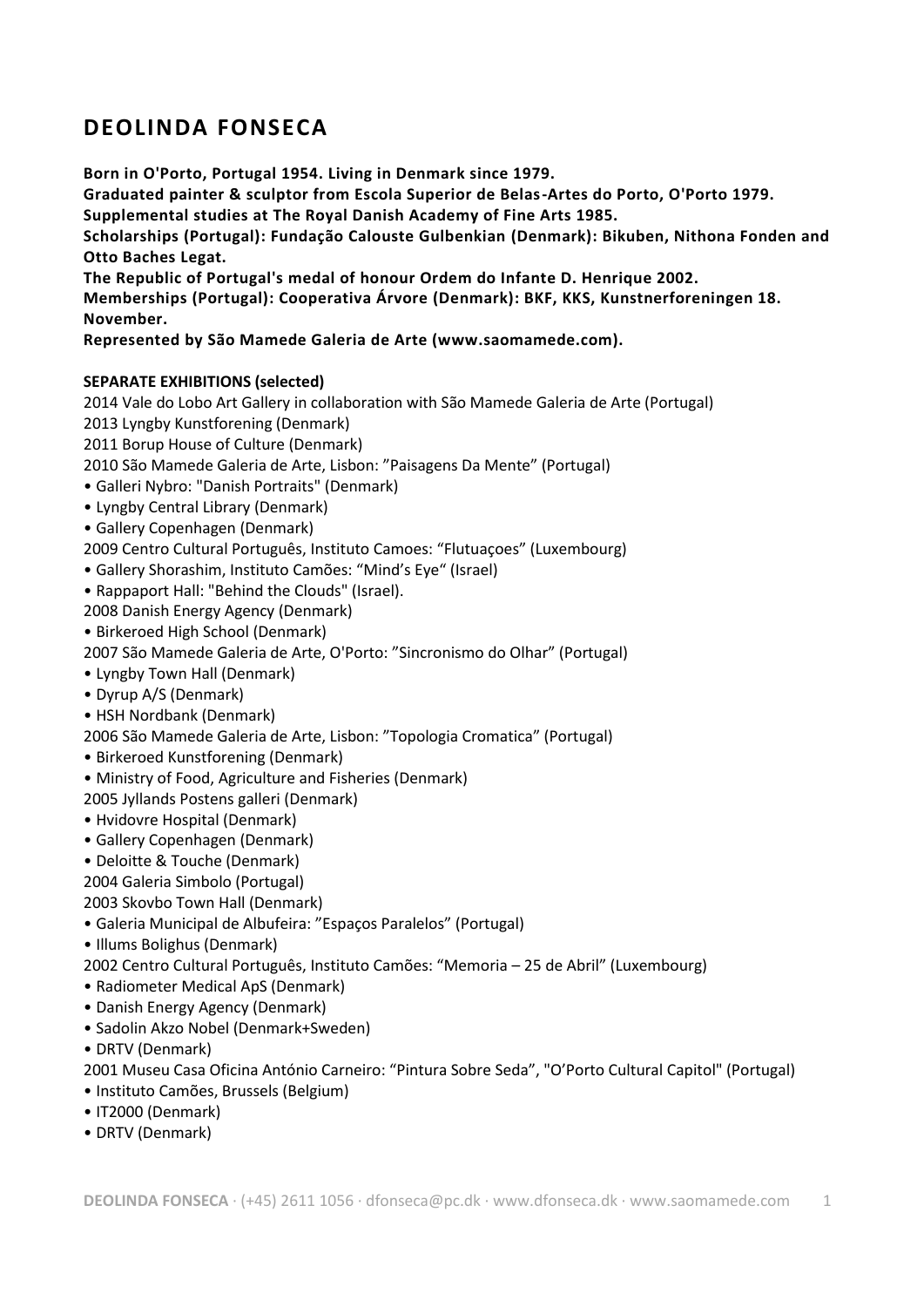2000 Tryg-Baltica A/S (Denmark) 1998 USA Embassy (Denmark) • Galleri Dragehoej (Denmark) 1997+99 Louis Poulsen A/S (Denmark) 1996 Hvidovre Town Hall (Denmark) 1995+96+99+2001 Copenhagen Central Library (Denmark) 1995 The Royal Library of Denmark (Denmark) 1993 Galeria da Cooperativa Árvore (Portugal) • Dentists Association (Denmark) • Galleri Dragehoej (Denmark) 1992 Lundbeck A/S (Denmark) 1991 Ishoej Town Hall (Denmark) 1990+92+95+97 Sadolin Akzo Nobel A/S (Denmark) 1987 Galleri Secher (Denmark) • World Health Organisation (Denmark) 1986+87 Danske Bank (Denmark) 1985 Moestings Hus (Denmark) 1984 World Health Organisation (Denmark)

# **GROUP EXHIBITIONS (selected)**

2014 Museu Nacional Soares dos Reis: "Exposição Colectiva dos Sócios da Árvore" (Portugal)

• Nikolaj Kunsthal (Denmark)

2012 São Mamede Galeria de Arte in collaboration w. Centro Cultural São Lourenço and Galeria Vale do Lobo, Algarve: "Abstracção" (Portugal)

- São Mamede Galeria de Arte, Lisbon/O'Porto (Portugal)
- Museu Nacional Soares dos Reis: "5 Séculos de Desenho na Collecção da Faculdade de Belas Artes de Universidade do Porto" (Portugal)

2011 Universidade do Porto: "Arte em Segredo" (Portugal)

• Gallery Copenhagen, Group Show in Miami (USA)

2010 Gallery Copenhagen (Denmark)

2009 Gjethuset: "KKS Climate Exhibition" (Denmark)

- Gallery Copenhagen (Denmark)
- Galleri Saltum (Denmark)

2007+08 Art Madrid, repr. São Mamede Galeria de Arte (Spain)

2007 Gallerihuset (Denmark)

2006+08 Arte Lisboa, repr. São Mamede Galeria de Arte (Portugal)

2006 Frederikssund Kunstforening (Denmark)

• Artshare (Denmark)

2005 Galeria do Casino do Estoril (Portugal)

• Galleri Dragehoej (Denmark)

2004 Arthouse (Denmark)

2002 Jyllands Postens Galleri: "Klonede Faar" (Denmark)

2001 Museums Center Aars (Denmark)

• Galeria do Palácio: "Eventos e Grupos do Porto no Sec.XX" (Portugal)

2000 Drammen Museum (Norway) / National Museum of Tartu (Estonia) / National Museum of Vilnius, Riga, Narva and Tallin (Latvia) / Townhall of Stockholm (Sweden) / Townhall of Gdansk (Poland) / Townhall of Helsinki (Finland) / Townhall of Prague (during "Prague Cultural Capital", Chech Repúblic): "Project Art Comet".

1999 Galeria Alvarez: "20 anos" (Portugal) 1998 Copenhagen Town Hall (Denmark)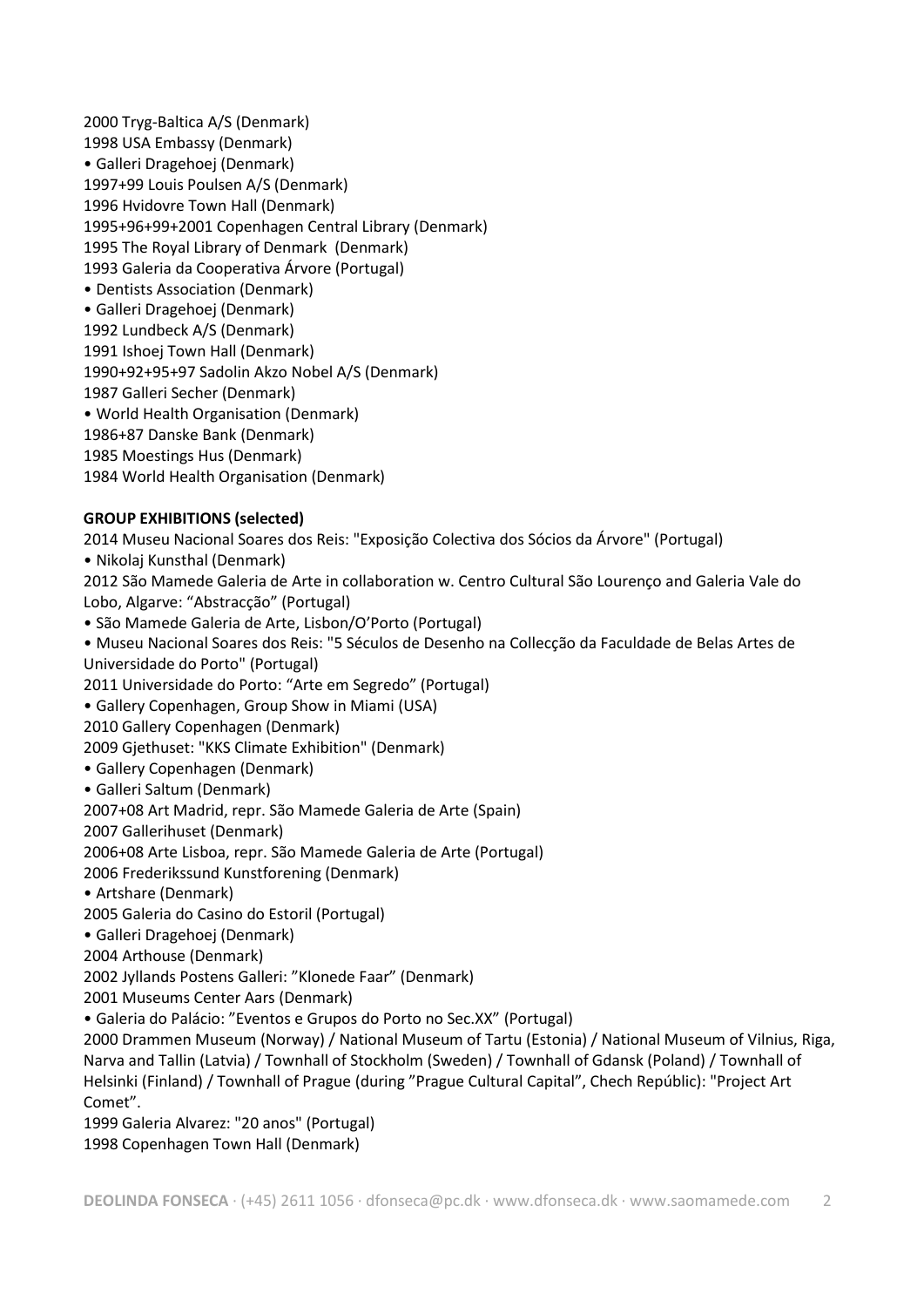1997 Galleri Dragehoej (Denmark) 1995 Danish Foreign Ministry (Denmark) 1991 Bienal de Vila Nova de Cerveira (Portugal) • Forum Picoas & Galeria Almada Negreiros: "Communidades Portugueses" (Portugal) 1988 Oslo Town Hall (Norway) 1986 Museu Soares dos Reis (Portugal) 1979 Galeria Alvarez (Portugal)

## **MURALS AND DECORATIONS**

2012-2014 Radisson Blu Scandinavia Hotel, Islands Brygge, decoration of restaurant and conference lobby, long term rental of 16 paintings (Denmark) 2012 Avedoere Church, two paintings for congregational council room and chapel (Denmark) 1997 Baunegaarden Kindergarten, mural (Denmark) 1996 Copenhagen Main Library, banner decoration using silk paintings, as part of "Copenhagen Cultural Capitol " (Denmark)

#### **BOOKCOVERS**

1999 Council of Ethnic Equality (Denmark) 1993 World Health Organization (Denmark)

#### **PAINTING PERFORMANCES**

2008 Dyrup A/S (Denmark) 2002 The National Museum (Denmark) • Scandinavian Airlines (Denmark) 1996 Faergen Kronborg, as part of "Copenhagen Cultural Capitol" (Denmark) 1991 Rundetaarn, as part of "Cosmopol Kunst" (Denmark)

#### **BIOGRAPHY/MENTIONS**

• "Paisagens da Mente – Representação e Abstração" retrospective artbook about the work of Deolinda Fonseca through three decades. Texts by Laura Castro and Sinne Lundgaard Rasmussen. Published by São Mamede Galeria de Arte (Portugal, 2010)

(http://www.blurb.com/b/1340877-deolinda-fonseca)

New expanded edition, titled "Deolinda Fonseca – Representação e Abstração" (Portugal, 2014) (http://www.blurb.com/b/5620449-deolinda-fonseca)

- "Flutuações" exhibiton catalogue, Laura Castro, Instituto Camões (Luxembourg, 2009)
- "Sincronismo do Olhar" exhibiton catalogue, Laura Castro, São Mamede Galeria de Arte (Portugal, 2007)
- "Topologia Cromatica" exhibiton catalogue, Laura Castro, São Mamede Galeria de Arte (Portugal, 2006)
- "Dansk Kunst" Yearbook of Danish Art (Denmark, 2002+2003)
- "25 de Abril Memória" exhibiton catalogue, Bent Petersen /North Art, Instituto Camões (Luxembourg, 2002)
- "Grupos e Episódios no Porto do Século XX" Galeria do Palacio (Portugal, 2001)

• "Deolinda Fonseca, Francisco Laranjo, Sebastião Resende, Sobral Centeno - 1979-1999 Vinte Anos" Fátima Lambert, Galeria Alvarez (Portugal, 1999)

• "Pintura" exhibiton catalogue, José Fernando Guimarães, Galeria Árvore (Portugal, 1993)

# **OTHER ART ACTIVITIES**

1999 Annual Lithography, Louis Poulsen A/S (Denmark) 1998 Scenographic Middle Age sculptures for the film "Exit Non Stop" (dir. Lars Brok) (Denmark) 1997-2005 Director of Galleri Fonseca, Copenhagen (Denmark)

1995 Louisiana Museum of Modern Art, Guest Teacher, Childrens Wing (Denmark)